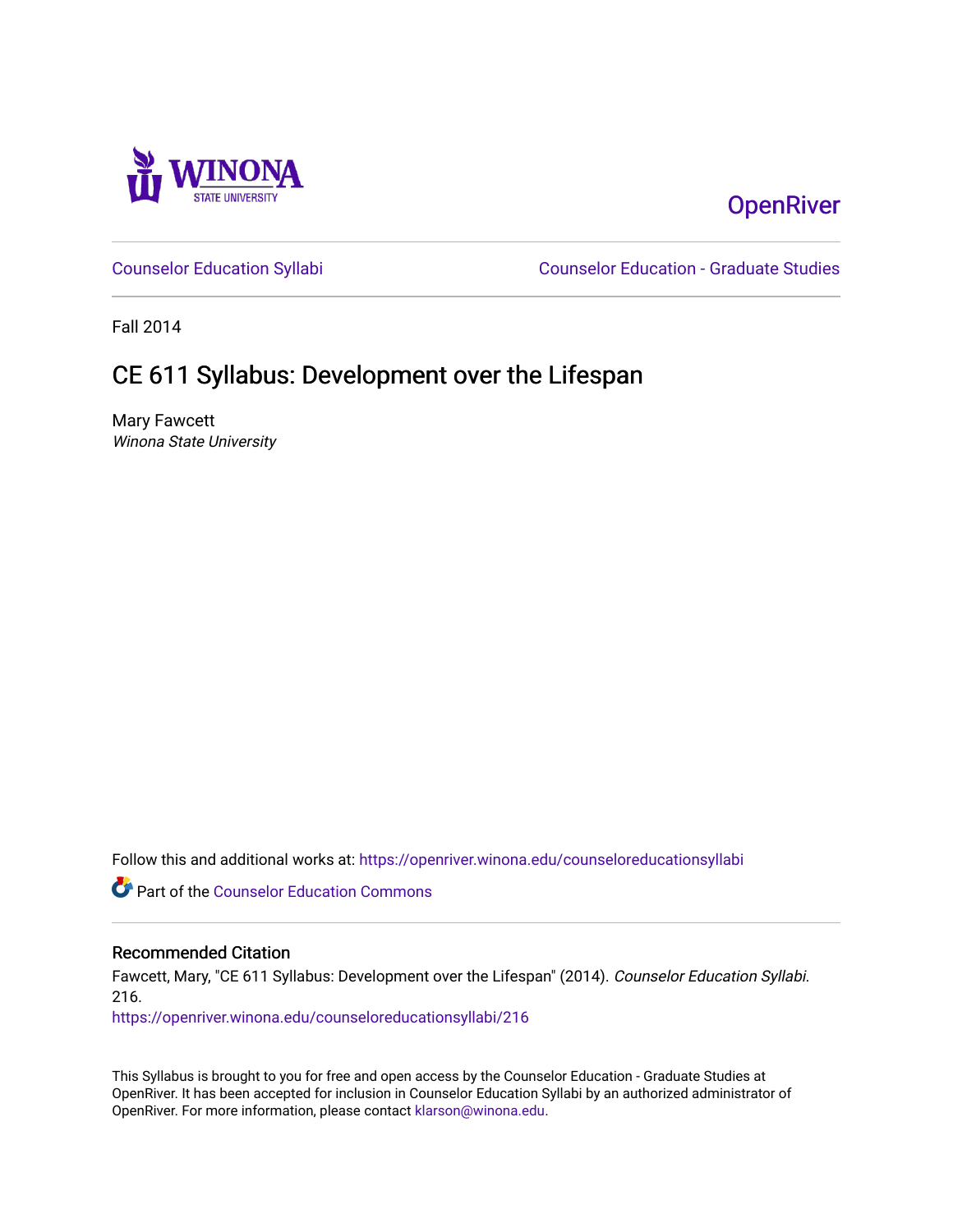# **COURSE SYLLABUS COUNSELOR EDUCATION DEPARTMENT WINONA STATE UNIVERSITY CE 611 Development over the Lifespan Fall 2014**

**Mary Fawcett, Professor 132 Gildemeister Hall 507-457-5338 [mfawcett@winona.edu](mailto:mfawcett@winona.edu)**

#### **COURSE DESCRIPTION**

#### **1. Catalog description**

The purpose of this course is to provide an overview of perspectives on the normal development of children, adolescents and adults. Major theories, issues, eras, and trends in lifespan development will be addressed.

- 2. **Content areas:** lifespan stages, developmental theories, key mental health/developmental issues, current childhood illnesses that impede learning, and critical issues facing the elderly
- **3. Council for Accreditation of Counseling and Related Educational Programs (CACREP) Related Standards sets the following knowledge requirements for this course:**
	- a. theories of individual and family development and transitions across the life span;
	- b. theories of learning and personality development, including current understandings about neurobiological behavior;
	- c. effects of crises, disasters, and other trauma-causing events on persons of all ages;
	- d. theories and models of individual, cultural, couple, family, and community resilience;
	- e a general framework for understanding exceptional abilities and strategies for differentiated interventions;
	- f. human behavior, including an understanding of developmental crises, disability, psychopathology, and situational and environmental factors that affect both normal and abnormal behavior;
	- g. theories and etiology of addictions and addictive behaviors, including strategies for prevention, intervention, and treatment; and
	- h. theories for facilitating optimal development and wellness over the life span.

# **Required Readings:**

Sigelman, C. K. & Rider, E. A. (2012). *Life-span human development* (7th ed.). Belmont, CA: Wadsworth, Inc.

*Rubin, G. (2009). The* happiness project. New York: Harper Collins Publisher.

#### **Recommended Text:**

American Psychological Association. (2009). *Publication manual of the American Psychological*  Association (6<sup>th</sup> ed.).

# **Grading:**

This course is graded on the following 7-point scale:

| $100-93$ : | A |
|------------|---|
| $92 - 86:$ | B |
| $85-79:$   | € |
| 78-72:     | Ð |

#### **Course Assignments:**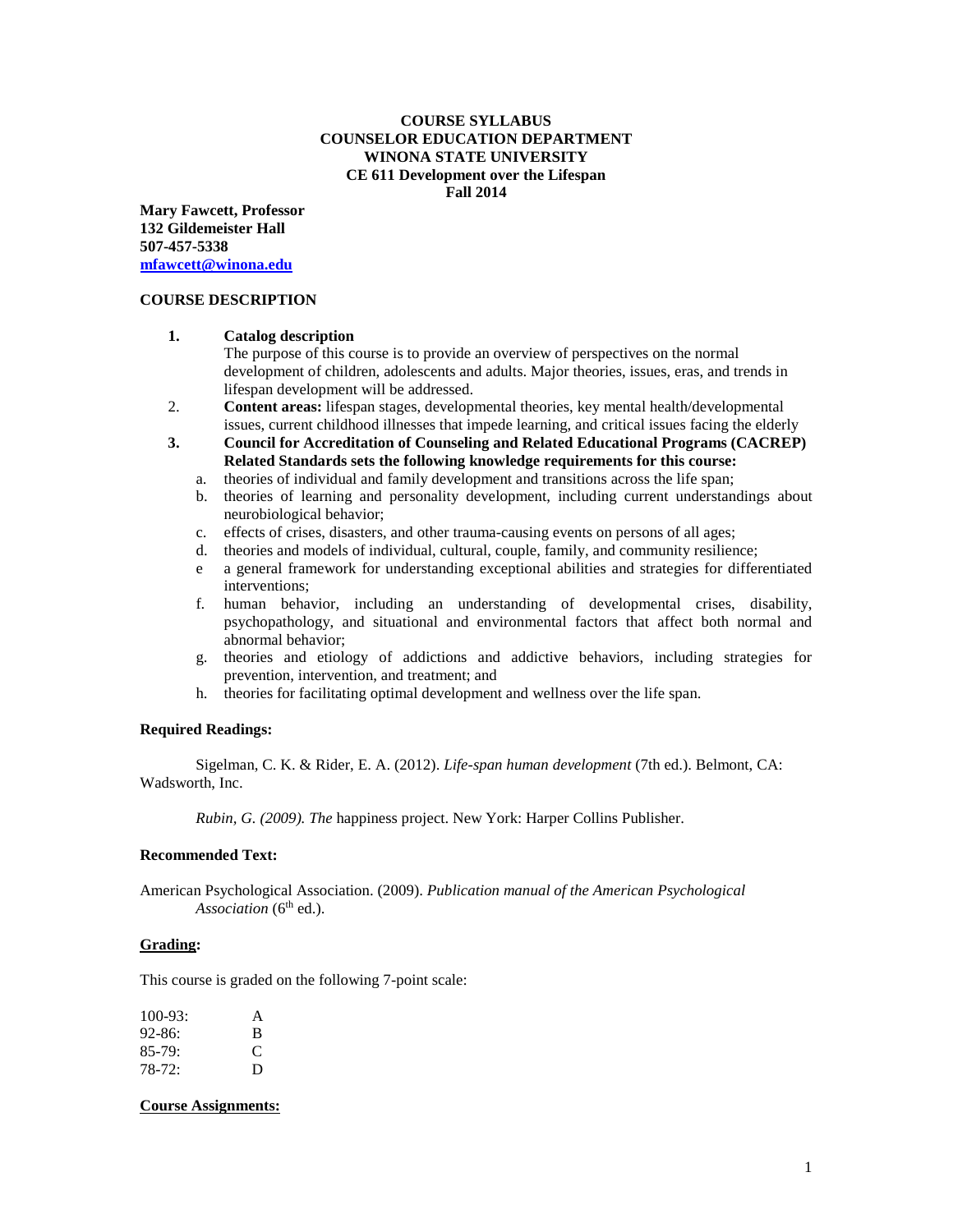- 1. Bandura D2L Discussion (25%)
- 2. D2L Chapter Assignments on each Sigelman and Rider text chapter (25%)
- 3. Developmental Stage and Trauma Research Paper (30%)
- 4. Happiness Project Discussion Board (20%)

### **Content delivery:**

D2L online course format, discussion posts, electronic communication

#### **Assignment #1: Bandura D2L Discussion**

Students will study Bandura's theory via the course text and other sources (journal articles, online resources, videos, films, etc.). You will cite these sources (using APA writing style) when you post to the D2L discussion board (see number of required citations below).

Bandura's theory proposes that **we learn social behaviors and personal values by observation**. According to Bandura, we learn behaviors, ideas, beliefs, life values and attitudes by watching other people via personal life experiences, electronic means and audio/visual media. In particular, the media has a huge impact on what we learn about life, relationships, jobs, money, values, lifestyles, etc., and how we integrate information we receive from the media within our own identity development.

The following assignment encourages students to study Bandura's theory in the context of **self-exploration** and "test" the theory based on student's reflections about their own development:

- Students will select from their own media viewing **OR** from their own community of family, social network, animals, spiritual practices, and apply Bandura's theory in their own selfexamination of their identity development. Students should reflect on their most common and repetitive experiences with social media **OR** community (Facebook, Internet sites on hobbies, parenting, etc.) and dramatic arts media (TV, movies, etc.). For example, if you watch a lot of Jon Stewart on Comedy Central and you notice your political views are of a "left-wing" nature, you might surmise that watching this program impacts and reinforces how you see the world of politics. For example, if you watch the History Channel and notice that you value perceiving your experiences in the context of a particular time in history, you might suppose that viewing programs about historical events provides for you a way to look at your own experiences in the context of world or current events. For example, if you grew up in a tribal community and learned about behavior from watching animals, you will have learned values modeled from those animals and apply them to your own life.
- Students should include comments in their posts regarding their agreement/non-agreement with Bandura based on their own research and self-examination. Since this assignment involves selfexamination of a personal nature, students are encouraged to share only what they feel comfortable sharing with classmates via the D2L Discussion board.

Please develop your Initial Post to focus on the assignment criteria (outlined above) in at least two welldeveloped paragraphs of at least 100 words, and develop your Response Post with relevant comments contained in at least one well-developed paragraph of at least 50 words.

**Total Required number of posts is** three (3) Initial Posts and three (3) response posts

#### **Due Dates:**

Bandura Post #1: Sept 15 (Initial Post) and Sept 18 (Response Post)

Bandura Post #2: Oct 6 (Initial Post) and Oct 9 (Response Post)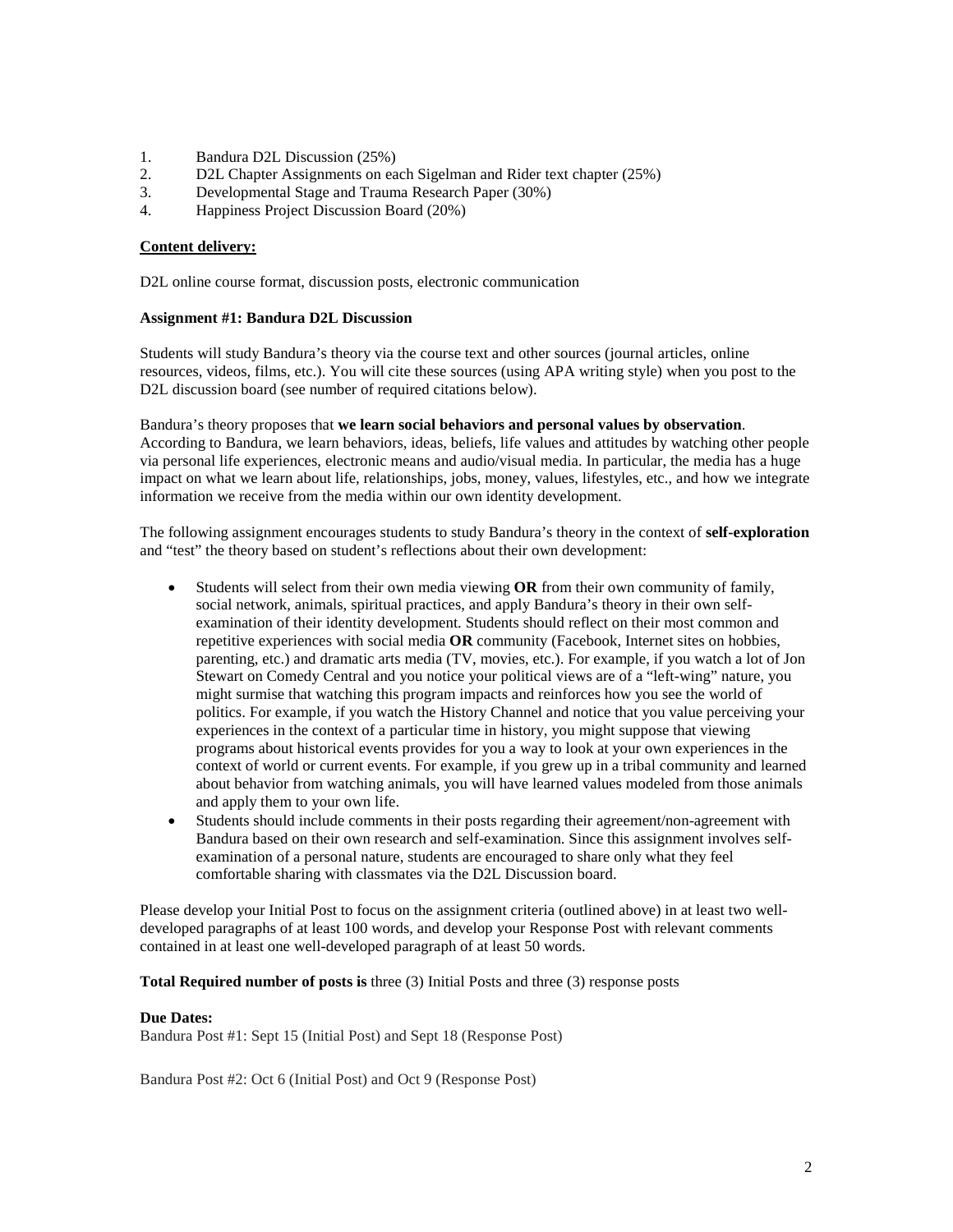| <b>Grade</b> | <b>Description</b>                                                                     |
|--------------|----------------------------------------------------------------------------------------|
| 93-100       | -deadlines met                                                                         |
|              | -minimum of two well-developed paragraphs of at least 100 words in Initial Post with a |
|              | minimum of 2 citations/references APA style                                            |
|              | -minimum of one well-developed paragraph of at least 50 words in Response Post         |
|              | -complex thinking skills utilized and material synthesized in discussion posts         |
|              | -clear and concise organization of discussion                                          |
|              | -assignment criteria addressed extremely well                                          |
| 86-92        | -deadlines met                                                                         |
|              | -minimum of two well-developed paragraphs of at least 100 words in Initial Post with a |
|              | minimum of 2 citations/references APA style                                            |
|              | -minimum of one well-developed paragraph of at least 50 words in Response Post         |
|              | -complex thinking skills adequately utilized and material adequately synthesized in    |
|              | discussion posts                                                                       |
|              | -clear and concise organization of discussion                                          |
|              | -assignment criteria addressed adequately                                              |
| 79-85        | -deadlines met                                                                         |
|              | -minimum of two well-developed paragraphs of at least 100 words in Initial Post with a |
|              | minimum of 2 citations/references APA style                                            |
|              | -minimum of one well-developed paragraph of at least 50 words in Response Post         |
|              | -complex thinking skills fairly well utilized and material fairly well synthesized in  |
|              | discussion posts                                                                       |
|              | -adequate organization of discussion                                                   |
|              | -assignment criteria addressed somewhat                                                |
| 78 or fewer  | -deadlines not met                                                                     |
|              | -minimum of two poorly developed paragraphs of at least 100 words in Initial Post with |
|              | fewer than 2 citations/references APA style                                            |
|              | -poorly developed paragraph of at least 50 words in Response Post                      |
|              | -complex thinking skills not utilized and material not synthesized in discussion posts |
|              | -poor organization of discussion                                                       |
|              | -assignment criteria not at all addressed                                              |

# Bandura Post #3: Oct 27 (Initial Post) and Oct 30 (Response Post)

# **Assignment #2: D2L Chapter Assignments**

Seventeen (17) mini-discussions are required for this assignment: one discussion for each chapter. Students will respond to each question with a scholarly and well-developed answer. Providing citations in text and references to your resources is required. Adherence to APA style is required. Additional personal reactions and opinions are welcome. Response posts are also welcome, but optional.

Students may work their way through the mini-discussions at their own pace. **All work should be completed by Nov 24, 2014.**

| <b>Grade</b> | <b>Description</b>                                     |
|--------------|--------------------------------------------------------|
| 93-100       | -a minimum of 200 words written                        |
|              | -due date met                                          |
|              | -a minimum of one original post per chapter discussion |
|              | -complex thinking skills utilized                      |
|              | -chapter question answered                             |
|              | -clear and concise organization of discussion          |
|              | APA style correct                                      |
| 86-92        | -a minimum of 200 words written                        |
|              | -due date met                                          |
|              | -a minimum of one original post per chapter discussion |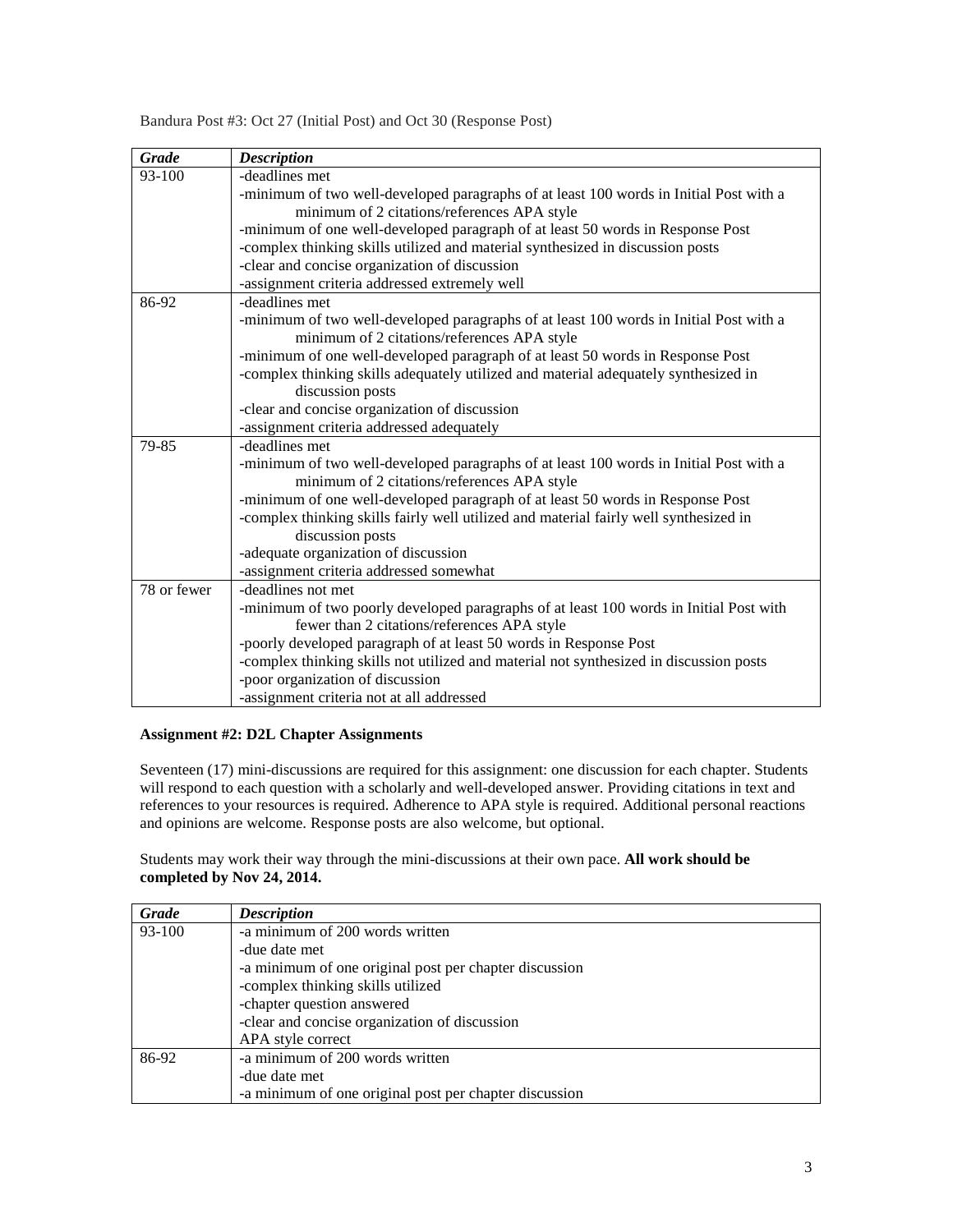|             | -complex thinking skills utilized                        |
|-------------|----------------------------------------------------------|
|             | -chapter question answered adequately                    |
|             | -mostly clear and concise organization of discussion     |
|             | APA style correct                                        |
| 79-85       | -a minimum of 200 words written                          |
|             | -due date met                                            |
|             | a minimum of one original post per chapter discussion    |
|             | -complex thinking skills utilized adequately             |
|             | -chapter question answered somewhat                      |
|             | -adequately clear and concise organization of discussion |
|             | APA style correct                                        |
| 78 or fewer | -a minimum of 200 words written                          |
|             | -due date not met                                        |
|             | -a minimum of one original post per chapter discussion   |
|             | -complex thinking skills not utilized                    |
|             | -chapter question not fully answered                     |
|             | -weak organization of discussion                         |
|             | -improper APA style correct                              |

### **Assignment #3: Developmental Stage and Trauma Research Paper**

Current researchers of human development are learning that trauma plays a much more important role than thought previously in terms of healthy identity development and coping skills. In fact, much of the DSM 5<sup>th</sup> edition revisions include considerations about the link between traumatic experiences and the development of psychological disorders, symptoms and associated life issues.

This assignment will provide an opportunity to study Erikson's developmental theory and explore the potential impact of trauma on psychosocial development at a specific stage of development. Students should complete an APA (6<sup>th</sup> ed) style paper on you're **your choice of one of Erikson's Psychosocial developmental stages** (Trust vs Mistrust, Autonomy vs Shame and Doubt, Initiative vs Guilt, Industry vs Inferiority, Identity vs Role Confusion, Intimacy vs Isolation, Generativity vs Stagnation, Integrity vs Despair) and the potential effects of a selected traumatic experience on healthy development (e.g. death of a loved one, early sexual abuse, natural disaster, loss of a loved one at an early age). Students must study Erikson's theory in at least 5 (five) scholarly resources (including the course text) and do extensive research on their chosen topic of a traumatic experience in at least 5 (five) scholarly sources. Discussion about the impact of said trauma on the development of someone in the chosen stage of development will be written from the student's ideas and beliefs as a result of a thorough review of professional literature. **Note: this is not an assignment for personal disclosure about student's personal experiences. The chosen topic of a traumatic experience should be based on students' future work with clients/students.**

#### **Due: Nov 3**

| Grade  | <b>Description</b>                                  |
|--------|-----------------------------------------------------|
| 93-100 | -paper length minimum of 12 pages                   |
|        | -assignment turned in on time                       |
|        | -all aspects of assignment addressed and discussed  |
|        | -complex thinking skills utilized                   |
|        | -clear and concise organization of discussion       |
|        | -perfect APA 6 <sup>th</sup> ed. format             |
|        | -at least 10 references                             |
| 86-92  | -paper length minimum of 12 pages                   |
|        | -assignment turned in on time                       |
|        | -most aspects of assignment addressed and discussed |
|        | -complex thinking skills utilized                   |
|        | -adequate organization of discussion                |
|        | -mostly correct APA 6 <sup>th</sup> ed. format      |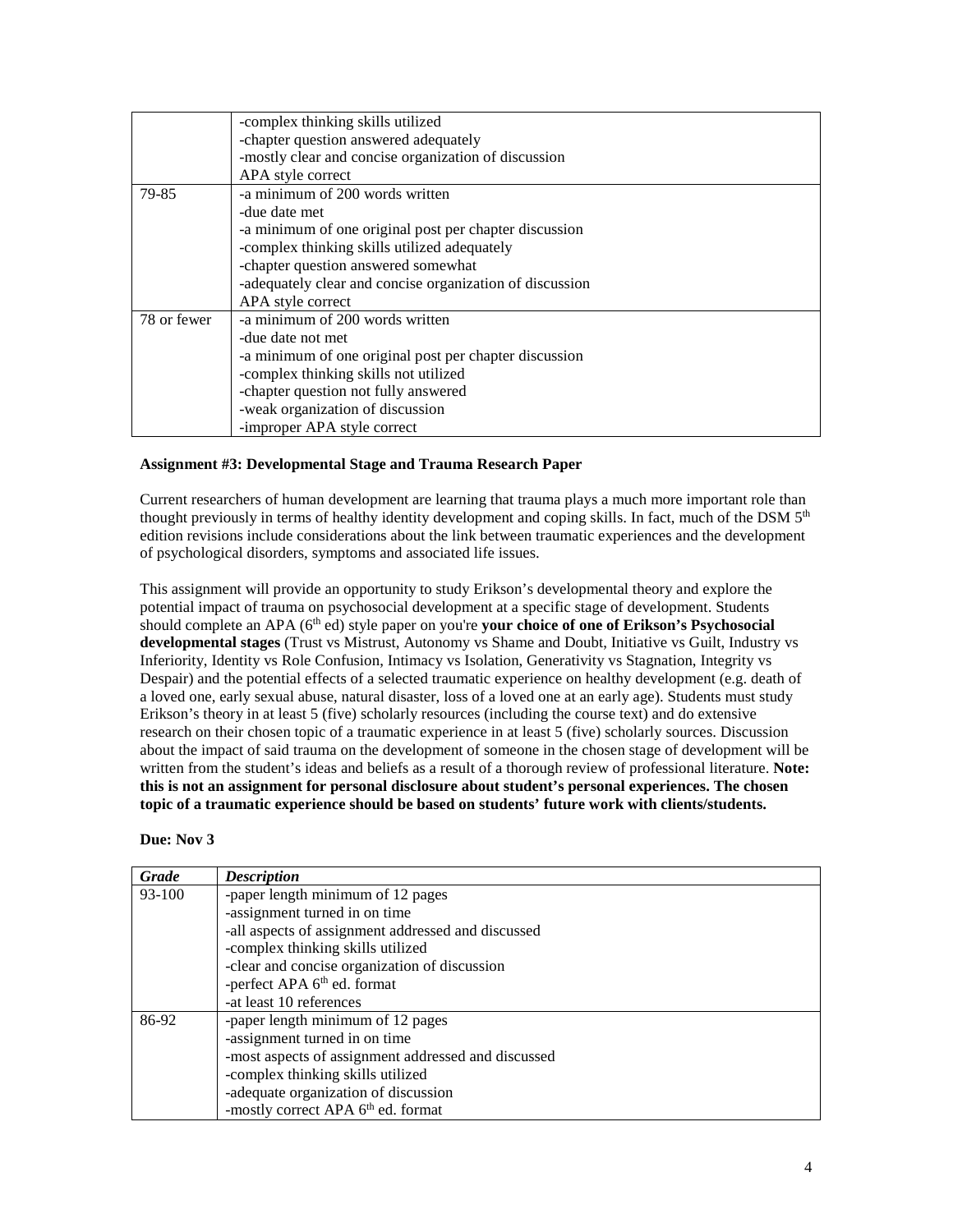|       | -at least 10 references                          |
|-------|--------------------------------------------------|
| 79-85 | -paper length minimum of 12 pages                |
|       | -assignment turned in on time                    |
|       | -70% or more assignment criteria addressed       |
|       | -poor organization of discussion                 |
|       | -somewhat correct APA 6 <sup>th</sup> ed. format |
|       | -fewer than 10 references                        |
| 78 or | -paper length fewer than 12 pages                |
| fewer | -assignment not turned in on time                |
|       | -70% or less assignment criteria addressed       |
|       | -no organization of discussion                   |
|       | -incorrect APA 6 <sup>th</sup> ed. format        |
|       | -fewer than 10 references                        |

### **Assignment #4: Happiness Project Discussion Board**

This assignment is designed to help you study the topic of "happiness" and review the research conducted by Rubin (2009). D2L Discussion posts should focus on comments about **Rubin's findings and experiences as they relate to a developmental theory (Erikson or Piaget) studied in this course**. Students can either select a specific developmental stage to discuss for all posts, or select a different developmental stage for each post. Additionally, students should select to focus their post comments on **two concepts or ideas (per post)** discussed within the designated chapters as they related to a selected developmental stage.

Please develop your initial post to focus on the assignment criteria (outlined in the paragraph above) in at least two well-developed paragraphs of at least 100 words, and respond to others' posts with relevant comments contained in at least one well-developed paragraph of at least 50 words.

This discussion will take place from January 27 to March 20 in the structure of three time slots, each devoted to a particular part of Rubin's book. You MUST post your initial post by "Initial Post" due date and respond to a minimum of one (1) comment made by classmates by the "Response Post" due date for each discussion.

|                                         | <b>Due Dates</b>             |                               |
|-----------------------------------------|------------------------------|-------------------------------|
| <b>Book Chapters</b>                    | <b>Initial Post Due Date</b> | <b>Response Post Due Date</b> |
| Getting Started, Jan, Feb, March, April | Sept 29                      | Oct 2                         |
| May, June, July, August                 | Oct 20                       | Oct 23                        |
| Sept, Oct, Nov, Dec                     | Nov $10$                     | Nov $13$                      |

# **Total Requirements: 3 (three) initial posts and 3 (three) response posts**

| <b>Grade Possible</b> | <b>Description</b>                                                              |
|-----------------------|---------------------------------------------------------------------------------|
| 93-100                | -deadlines met                                                                  |
|                       | -minimum of two well-developed paragraphs of at least 100 words in Initial Post |
|                       | -minimum of one well-developed paragraph of at least 50 words in Response Post  |
|                       | -at least 3 initial posts                                                       |
|                       | -at least 3 response posts                                                      |
|                       | -complex thinking skills utilized and material synthesized in discussion posts  |
|                       | -clear and concise organization of discussion extremely well                    |
|                       | -assignment criteria addressed extremely well                                   |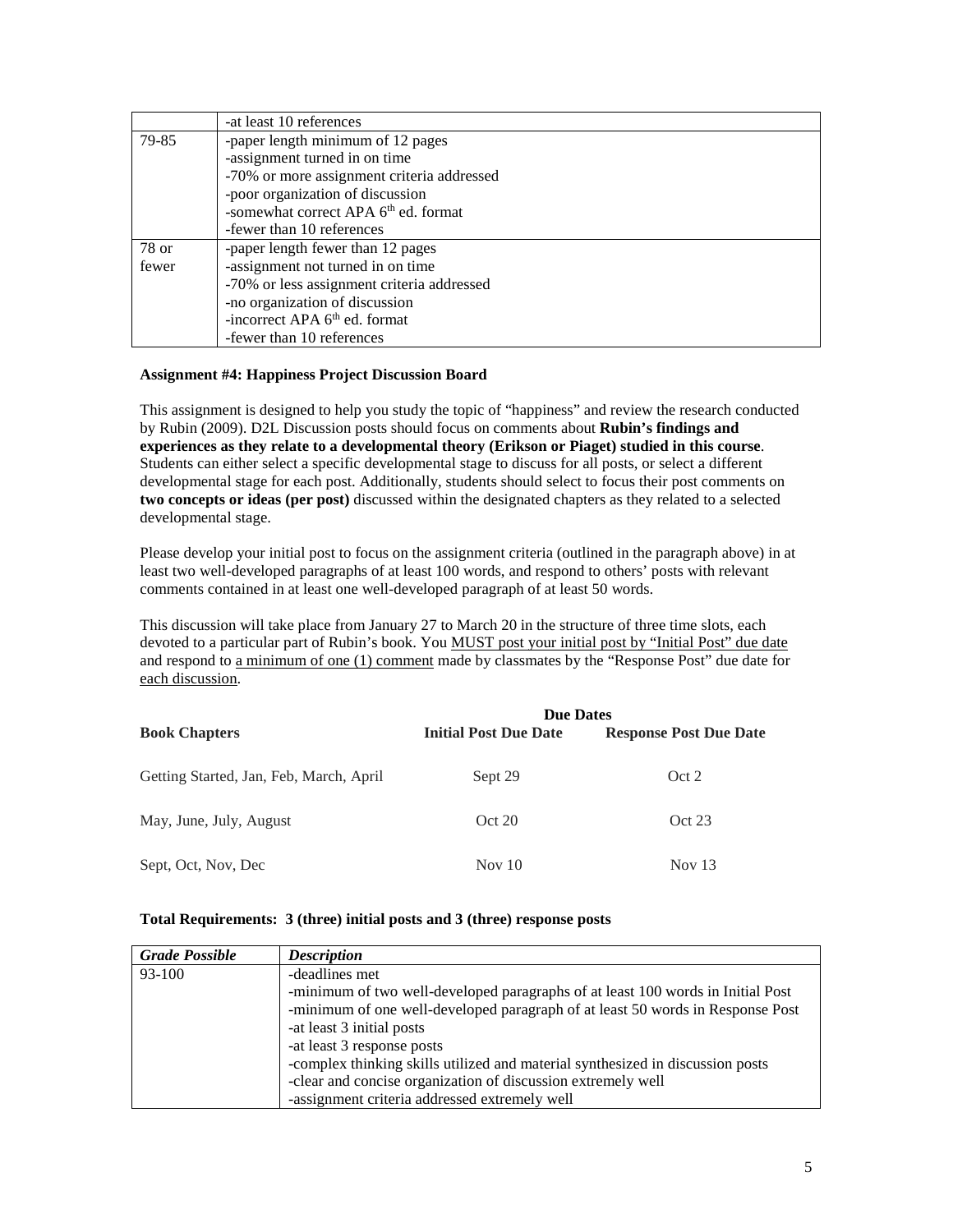| 86-92       | -deadlines met                                                                  |
|-------------|---------------------------------------------------------------------------------|
|             | -minimum of two well-developed paragraphs of at least 100 words in Initial Post |
|             | -minimum of one well-developed paragraph of at least 50 words in Response Post  |
|             | -at least 3 initial posts                                                       |
|             | -at least 3 response posts                                                      |
|             | -complex thinking skills utilized very well                                     |
|             | -mostly clear and concise organization of discussion                            |
|             | -all assignment criteria addressed                                              |
| 79-85       | -deadlines met                                                                  |
|             | -minimum of two well-developed paragraphs of at least 100 words in Initial Post |
|             | -minimum of one well-developed paragraph of at least 50 words in Response Post  |
|             | -at least 3 initial posts                                                       |
|             | -at least 3 response posts                                                      |
|             | -complex thinking skills utilized fairly well                                   |
|             | -mostly clear and concise organization of discussion                            |
|             | -most assignment criteria addressed                                             |
| 78 or fewer | -deadlines not met                                                              |
|             | -minimum of two well-developed paragraphs of at least 100 words in Initial Post |
|             | not met                                                                         |
|             | -minimum of one well-developed paragraph of at least 50 words in Response Post  |
|             | not met                                                                         |
|             | -minimum of 3 initial posts not met                                             |
|             | -minimum of 3 response posts not met                                            |
|             | -complex thinking skills utilized not present                                   |
|             | -clear and concise organization of discussion not used                          |
|             | -assignment criteria addressed not met                                          |

# **Inclusive Excellence**

Commitment to Inclusive Excellence: WSU recognizes that our individual differences can deepen our understanding of one another and the world around us, rather than divide us. In this class, people of all ethnicities, genders and gender identities, religions, ages, sexual orientations, disabilities, socioeconomic backgrounds, regions, and nationalities are strongly encouraged to share their rich array of perspectives and experiences. If you feel your differences may in some way isolate you from WSU's community or if you have a need of any specific accommodations, please speak with the instructor early in the semester about your concerns and what we can do together to help you become an active and engaged member of our class and community.

# **Winona Campus Resources**

- Student Support Services, Krueger Library 219, 457-5465 [\(www.winona.edu/studentsupportservices/\)](http://www.winona.edu/studentsupportservices/)
- Inclusion and Diversity Office, Kryzsko Commons Room 236, 457-5595 [\(www.winona.edu/inclusion](http://www.winona.edu/inclusion-diversity/)[diversity/\)](http://www.winona.edu/inclusion-diversity/)
- Access Services (formerly Disability Services), Maxwell 314, 457-5878 [\(www.winona.edu/disabilityservices/\)](http://www.winona.edu/disabilityservices/)
- Counseling and Wellness Services, Integrated Wellness Complex 222, 457-5330 [\(www.winona.edu/counselingcenter/\)](http://www.winona.edu/counselingcenter/)
- GLBTA Advocate, contact Counseling and Wellness Services for name and number of the current Advocate
- Tutoring Services, Krueger Library 220, 457-5680 [\(http://www.winona.edu/tutoring/\)](http://www.winona.edu/tutoring/)
- Writing Center, Minné Hall 348, 457-5505 [\(www.winona.edu/writingcenter/\)](http://www.winona.edu/writingcenter/)